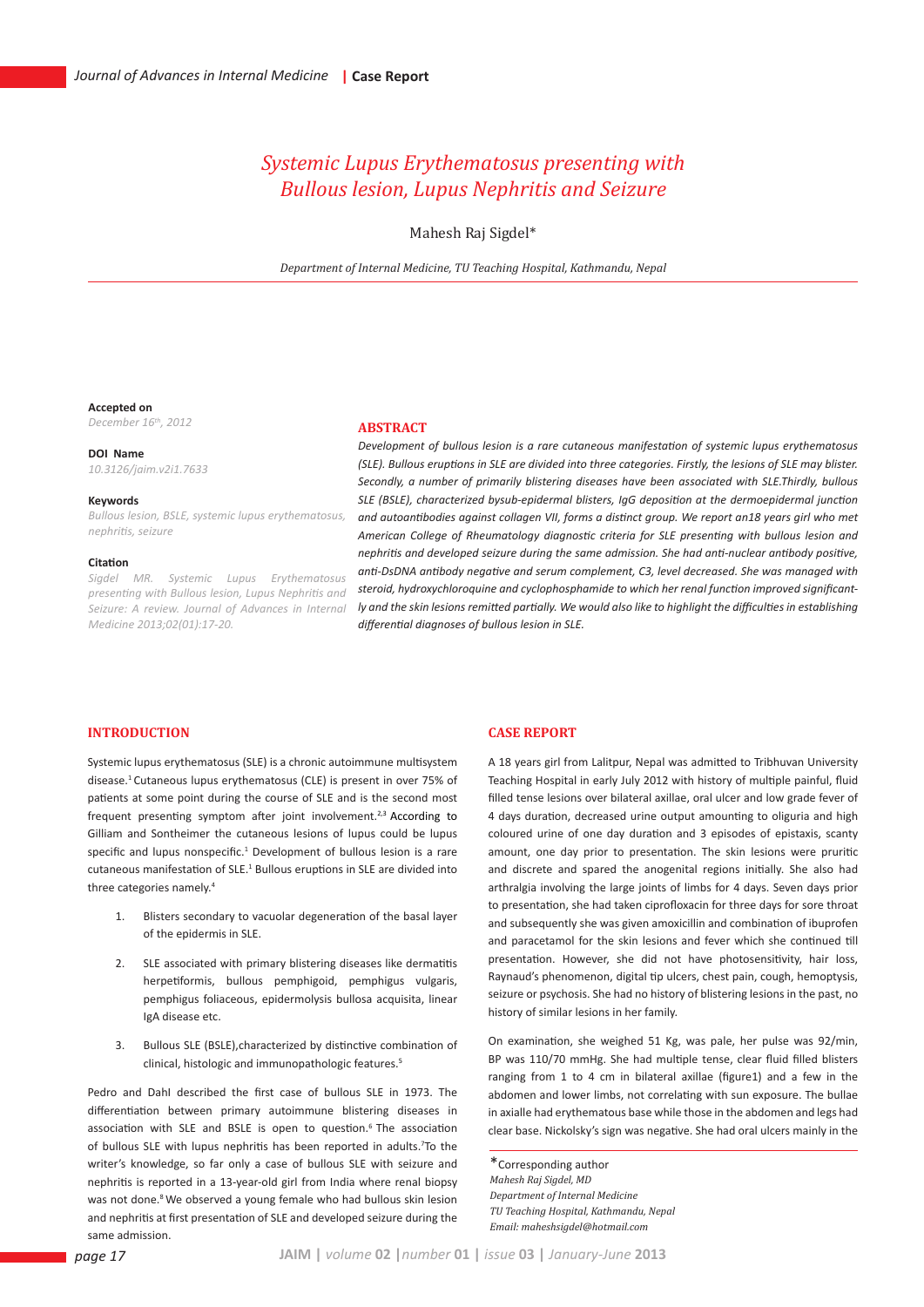inner aspect of lips, gums and tongue. Rest of the general and systemic examination was unremarkable.



Figure 1: Multiple tense, clear fluid filled blisters



Figure 2: Wide erythematous denuded area caused by spontaneously ruptured bullae



Figure 3: CT scan head, showing hypodense lesion in bilateral parietooccipital region, left>right

Initial investigations revealed Hb: 8.9 gm/dl, total leucocyte count: 4900 /cumm,  $N_{fs}$ ,  $L_{29}$ , platelet: 1,85,000/cumm, normal peripheral smear with absence of fragmented cells, urine R/M: albumin: ++, RBCs: plenty/HPF, few of the red cells were dysmorphic, ultrasound abdomen: maintained kidney size, increased cortical echotexture and diminished corticomedullary differentiation, random blood sugar: 5 mmol/L, blood urea: 8.3 mmol/L, serum creatinine: 182 micro mol/L, serum albumin: 29 gm/L; CPK, liver enzymes, septic profile & coagulation profiles were normal. Her 24 hours urinary protein was 1.8 gm/day. Her HIV 1-2 antibody test, HBsAg and anti HCV tests were nonreactive by ELISA. ASO was negative (<200iu/ml), C reactive protein (CRP) was ++, TORCH IgM negative, ANA (ANF) test: positive by ELISA, anti ds-DNA: 3 iu/ml by ELISA (negative), anti cardiolipin antibody IgG, IgM: negative, complement (C3): 33mg/dl(low), and chest X-ray was normal.

Her first skin biopsy report showed multiple intraepidermal bullae suggestive of differential diagnoses of drug induced pemphigus and pemphigus vulgaris. Repeat skin biopsy reported from another center showed intraepidermal blister with some acantholysis of spinous keratinocytes; the upper dermis was mildly edematous and had several neutrophils scattered close to the epidermis; IgG was strongly positive at dermoepidermal junction, IgA positive at dermoepidermal junction, IgM and C3 negative, and the diagnosis of IgA pemphigus was a possibility. Kidney biopsy revealed: focal necrotizing, diffuse proliferative glomerulonephritis with cellular crescents in 2/15 (13.3%) of sampled glomeruli. Direct immunofluorescence (DIF) revealed "full house" staining. Possibility of renal involvement in SLE was suggested.

This girl was managed in consultation with Dermatologist. She was initially treated with antibiotic and steroid, hydrocortisone, 50 mg IV eight hourly which was subsequently increased to 100 mg eight hourly and hydroxychloroquine was added after ANA was positive. The bullous lesion remitted partially but immediately new lesions appeared extending to palms, soles, anogenital region and ulcers in the oropharynx. Her serum creatinine came down to149 micromol/L on fifth day of admission which subsequently rose to 273 micromol/L on 14<sup>th</sup> day of admission. Once the skin biopsy report became available hydrocortisone was increased to 200 mg IV eight hourly;inj cyclophosphamide 500 mg IV, was given once renal biopsy report was available. Supportive care was continued. With these measures, further new crops of skin lesions did not appear and renal function improved gradually to the lowest of creatinine149 micromol/L on 25<sup>th</sup> day of admission and just before discharge. The bullae spontaneously ruptured leaving behind wide erythematous denuded area (Fig 2). However, on the 21<sup>st</sup> day of admission, she developed a generalized tonic clonic seizure with tongue bite. BP was 140/96 mmHg and metabolic parameters were normal at the time of seizure. CT scan head, revealed hypodense lesion in bilateral parieto-occipital region, left>right (Fig 3). However, regular anticonvulsants were not started after consultation with neurologist. On the 26<sup>th</sup> day of admission, she was discharged walking home with support, skin lesions abated, kidney function improved and no further episodes of seizure. Her main medicines at discharge were prednisolone 70 mg/day, hydroxychloroquine 400 mg / day, cotrimoxazole prophylaxis, along with topical applications. At one week after discharge, she was improving, skin lesions resolving and creatinine came down to 117 micromol/L.

# **DISCUSSION**

Lupus has a multitude of skin manifestations. Early lesions of CLE are notoriously difficult to diagnose. It is old dermatology wisdom that lupus and syphilis are the great imitators.<sup>1</sup> Lupus erythematosus (LE) associated skin lesions are classified as histopathologically lupus specific skin lesions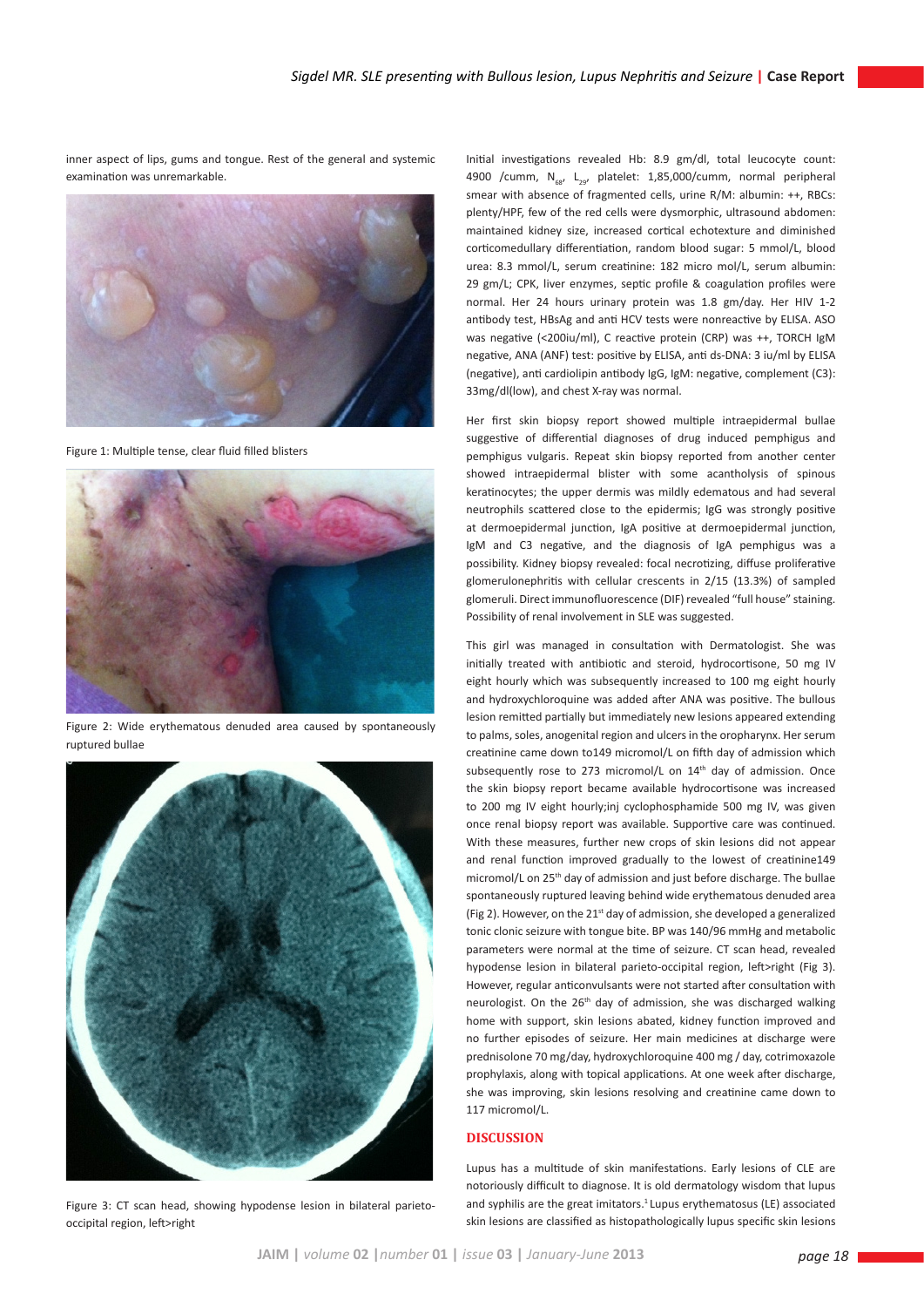(acute cutaneous LE, subacute cutaneous LEand chronic cutaneous LE) and histopathologically lupus non-specific skin lesions (egvasculitic lesions, alopecia, bullous lesions, urticaria, leg ulcers, erythema multiformeetc).<sup>1</sup> Not all blisters in patients with lupus represent BSLE.<sup>4</sup>A number of criteria have been suggested to diagnose BSLE.4,6,9 The essence of these include:

- A diagnosis of SLE based on ACR criteria.<sup>10</sup>
- An acquired, non-scarring bullous eruption arising on, but not limited to, sun-exposed skin.
- Asubepidermal blister with a predominantly neutrophilic infiltrate in the dermis and at the basement membrane zone.
- Direct immunofluorescence (DIF) of perilesional skin showingIgG, IgA, IgM and C3 deposits at dermoepidermal junction.
- Indirect immunoflourescence–negative or positive for circulating BMZ autoantibodies to type VII collagen

Our patient fulfilled ACR criteria for diagnosis of SLE (oral ulcers, ANA positivity, biopsy proven lupus nephritis and lupus cerebritis). Decreased complement level supported the diagnosis. The drugs she had taken prior to presentation are not usually incriminated in drug induced lupus.11However, the biopsy of the skin revealed intraepidermal blister with IgG and IgA deposits without C3 deposits suggesting a differential diagnoses other than BSLE.These together lead us to diagnose SLE with autoimmune bullous disease, though anti-dsDNA was negative. Other tests like anti-histone antibody, anti-smith antibody, anti-Ro, anti-La etc were not done because of their local unavailability.

The odds for clinically manifest internal organ involvement in the setting of CLE are highly variable and are related to the type of CLE. Acute cutaneous LE (Lupus specific) has a strong association with systemic disease and non-specific skin lesions always indicate disease activity.12Literature describesassociation of BSLE with lupus nephritis and bullous lesions predating disease flare in patient with previously diagnosed SLE;only a few report bullous lesions as the first presentation of SLE.<sup>7,13</sup>To our knowledge, ours is the first case of biopsy proven lupus nephritis, seizure and bullous lesions at the first presentation of SLE, however the exact cause of blisters could not be ascertained. The difficulty in making exact diagnosis of bullous disease in SLE and the controversy regarding their nomenclature has been described in the literature.<sup>6,14,15</sup>

The goal in managing blistering disease is to decrease formation of blisters,

### **REFERENCES**

- 1. Obermoser G, Sontheimer RD, Zelger B. Overview of common, rare and atypical manifestations of cutaneous lupus erythematosus and histopathological correlate. *Lupus* 2010;19:1050–70.
- 2. Albrecht J, Berlin JA, Braverman IM, et al. Dermatology position paper on the revision of the 1982 ACR criteria for systemic lupus erythematosus. *Lupus* 2004;13:839–49.
- 3. Grönhagen CM, Gunnarsson I, Svenungsson E, et al. Cutaneous manifestations and serological findings in 260 patients with systemic lupus erythematosus. *Lupus* 2010;19:1187.
- 4. Camisa C, Sharma HM. Vesiculobullous systemic lupus erythematosus. *J Am Acad Dermatol* 1983;9:924-33.

promote healing, and prevent scarring.The majority of patients with pemphigus and pemphigoid respond to high-dose systemic corticosteroids and immunosuppressive agents. Patients who do not respond are treated with Dapsone, intravenous immunoglobulinor rituximab. In one study, the overall response rates to dapsone, either alone or in combination with corticosteroids or immunosuppressive agents, were 84% in mucous membrane pemphigoid,and 81% in bullous pemphigoid.16

Treatments for cutaneous LE include:17

- 1. Preventive (photoprotective) strategies: application of sunscreens containing titanium dioxide or zinc oxide (physical blocking agents) and avobenzone or ecamsule (chemical blocking agents) of sun protection factor ≥30 protecting against both UVA and UVB.
- 2. Topical therapies: corticosteroids and calcineurin inhibitors
- 3. Systemic therapies: oral aminoquinoloneantimalarials (hydroxychloroquine, chloroquine, mepacrine) make the first line.18Additionalsystemic therapies may be conventional treatments (corticosteroids,methotrexate, thalidomide, retinoids, dapsone, azathioprine) and newer immunomodulatory therapies(efalizumab, anti-tumor necrosis factor agents, intravenous immunoglobulin, rituximab).

Dapsone is the initial treatment of choice for BSLE.The response is usually dramatic, with cessation of new blister formation within 1-2 days and rapid healing of existing lesions.<sup>17, 19</sup>

The difficulty to pin point the diagnosis is reflected in the management of the present case as well. Diagnosis of SLE was firmly establishedlater only. And skin biopsy suggested drug induced pemphigus, pemphigus vulgaris or IgA pemphigus. Hence she was initially given low dose steroid with hydroxychloroquineand only later given high dose steroid and cyclophosphamide along with topical therapy to which both her skin lesions and renal function improved. She was planned for pulse monthly iv cyclophosphamide with steroid, $20$  and dapsone, $16,17$  should her skin lesions relapse. However she was lost to follow up.

### **CONCLUSION**

SLE should be suspected in any young female patient with bullous skin lesions. Though it may not be bullous SLE, other blistering autoimmune diseases could be associated. Dapsone is the drug of choice for bullous SLE.

- 5. Yell JA, Wojnarowska F. Bullous skin disease in lupus erythematosus. *Lupus* 1997;6:112–21.
- 6. Yell JA, Allen J, Wojnarowska F, et al. Bullous systemic lupus erythematosus: revised criteria for diagnosis. *Br J Dermatol*  1995;132:921-8.
- 7. Ng YY, Chang IT, Chen TW, et al. Concomitant lupus nephritis and bullous eruption in systemic lupus erythematosus**.** *Nephrol Dial Transplant* 1999;14:1739-43.
- 8. Kumar S, Agarwal I. Unusual presentation of childhood Systemic Lupus Erythematosus**.** *Pediatric Rheumatology* 2007;5:20.
- 9. Gammon WR, Briggaman RA. Bullous SLE: a phenotypically distinctive but immunologically heterogeneous bullous disorder. *J Invest Dermatol* 1993;100:S28–34.